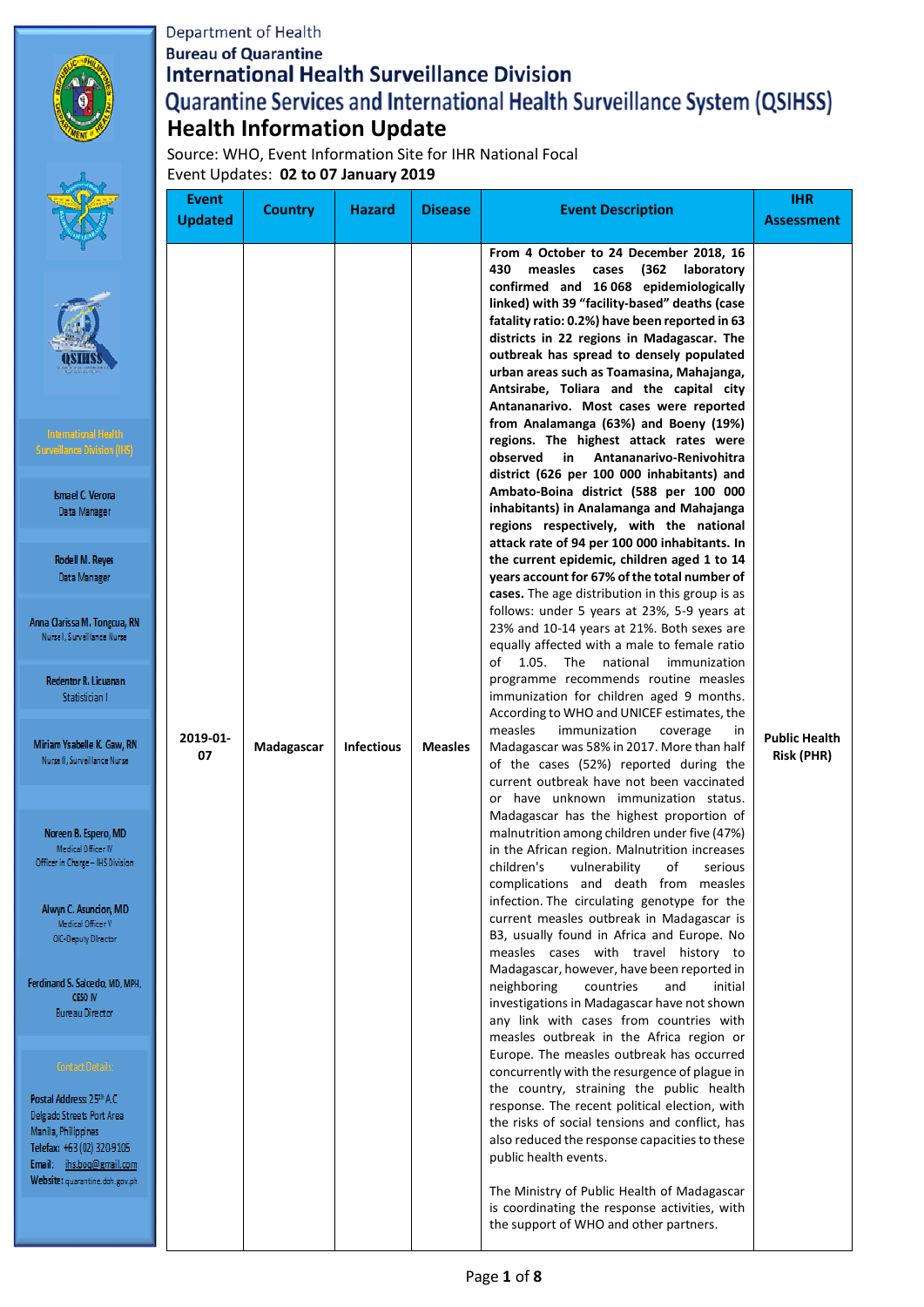|                                                             | Department of Health |                             |                   |        |                                                                                              |                      |
|-------------------------------------------------------------|----------------------|-----------------------------|-------------------|--------|----------------------------------------------------------------------------------------------|----------------------|
|                                                             |                      | <b>Bureau of Quarantine</b> |                   |        |                                                                                              |                      |
|                                                             |                      |                             |                   |        | <b>International Health Surveillance Division</b>                                            |                      |
|                                                             |                      |                             |                   |        | <b>Quarantine Services and International Health Surveillance System (QSIHSS)</b>             |                      |
|                                                             |                      |                             |                   |        | Based on available information,<br><b>WHO</b>                                                |                      |
|                                                             |                      |                             |                   |        | estimates the overall risk for Madagascar                                                    |                      |
|                                                             |                      |                             |                   |        | from this measles outbreak to be very high.                                                  |                      |
|                                                             |                      |                             |                   |        | Currently, several concomitant factors are                                                   |                      |
|                                                             |                      |                             |                   |        | likely to hinder or delay public health<br>intervention and might jeopardize the             |                      |
|                                                             |                      |                             |                   |        | response: post-election conflict situation,                                                  |                      |
|                                                             |                      |                             |                   |        | geographical isolation/remoteness of the                                                     |                      |
|                                                             |                      |                             |                   |        | cases, insecurity, hurricane period, multiple<br>Targeted                                    |                      |
|                                                             |                      |                             |                   |        | outbreaks.<br>immunization<br>campaigns and strengthening of routine                         |                      |
|                                                             |                      |                             |                   |        | immunization activities are paramount in the                                                 |                      |
|                                                             |                      |                             |                   |        | effective<br>outbreak.<br>control<br>of the                                                  |                      |
|                                                             |                      |                             |                   |        | Administration of Vitamin A, specifically in a<br>context of high rates of malnutrition, can |                      |
|                                                             |                      |                             |                   |        | reduce morbidity and mortality of measles                                                    |                      |
|                                                             |                      |                             |                   |        | infection. The risk at regional level is low                                                 |                      |
| <b>International Health</b>                                 |                      |                             |                   |        | although the spread of measles to                                                            |                      |
| <b>Surveillance Division (IFS)</b>                          |                      |                             |                   |        | neighboring Indian Ocean islands and other<br>African countries and Europe cannot be         |                      |
|                                                             |                      |                             |                   |        | excluded. Strengthening of surveillance in                                                   |                      |
| <b>Ismael C. Verona</b>                                     |                      |                             |                   |        | neighboring countries is recommended. The                                                    |                      |
| Data Manager                                                |                      |                             |                   |        | overall global risk is considered to be low.                                                 |                      |
|                                                             |                      |                             |                   |        | Immunization is the only effective preventive                                                |                      |
| Rodell M. Reyes                                             |                      |                             |                   |        | measure against measles. Two doses of the                                                    |                      |
| Data Manager                                                |                      |                             |                   |        | measles containing vaccine (MCV)<br>are                                                      |                      |
|                                                             |                      |                             |                   |        | recommended to ensure immunity.                                                              |                      |
| Anna Clarissa M. Tongcua, RN<br>Nurse I. Surveillance Nurse |                      |                             |                   |        | WHO does not recommend any restriction                                                       |                      |
|                                                             |                      |                             |                   |        | on travel and trade to Madagascar based on                                                   |                      |
|                                                             |                      |                             |                   |        | the information available on the current                                                     |                      |
| <b>Redentor R. Licuanan</b><br>Statistician I               |                      |                             |                   |        | outbreak.<br>On 26 December 2018, the National IHR                                           |                      |
|                                                             |                      |                             |                   |        | Focal Point (NFP) for France notified the                                                    |                      |
| Miriam Ysabelle K. Gaw, RN                                  |                      |                             |                   |        | WHO Regional Office for Europe of an                                                         |                      |
| Nurse II, Surveillance Nurse                                |                      |                             |                   |        | increase in cases of dengue infection in                                                     |                      |
|                                                             |                      |                             |                   |        | Guadeloupe, Martinique, and Saint Martin.                                                    |                      |
|                                                             |                      |                             |                   |        | Guadeloupe                                                                                   |                      |
| Noreen B. Espero, MD                                        |                      |                             |                   |        | Between epidemiological week (EW) 1 and                                                      |                      |
| Medical Officer IV                                          |                      |                             |                   |        | EW 51 of 2018, there have been a total of                                                    |                      |
| Officer in Charge - IHS Division                            |                      |                             |                   |        | 513 suspected cases of dengue and, during<br>EW 46, EW 47, and EW 48, the cases were         |                      |
|                                                             |                      |                             |                   |        | over the seasonal threshold. Of these, 14                                                    |                      |
| Alwyn C. Asuncion, MD<br>Medical Officer V                  |                      |                             |                   |        | cases of dengue were confirmed by the NS1                                                    |                      |
| OIC-Deputy Director                                         |                      |                             |                   |        | antigen test and/or RT-PCR. The confirmed<br>cases were reported by the communes:            |                      |
|                                                             | 2019-01-             |                             |                   | Dengue | Baie-Mahault (1), Goyave (3), Le Gosier (2),                                                 | <b>Public Health</b> |
| Ferdinand S. Salcedo, MD, MPH,                              | 03                   | <b>France</b>               | <b>Infectious</b> | Fever  | Les Abymes (3), Petit -Bourg (2), Pointe à                                                   | <b>Risk (PHR)</b>    |
| <b>CESO IV</b>                                              |                      |                             |                   |        | Pitre (2), and Port-Louis (1). Laboratory                                                    |                      |
| Bureau Director                                             |                      |                             |                   |        | studies have identified DENV 1 as the<br>dengue serotype currently circulating. Three        |                      |
|                                                             |                      |                             |                   |        | outbreaks were identified in Convenance                                                      |                      |
| Contact Details:                                            |                      |                             |                   |        | (Baie-Mahault), Caraque (Les Abymes), and                                                    |                      |
| Postal Address: 25th A.C.                                   |                      |                             |                   |        | Aiguille (Goyave).                                                                           |                      |
| Delgado Streets Port Area                                   |                      |                             |                   |        | <b>Saint Martin</b>                                                                          |                      |
| Manila, Philippines                                         |                      |                             |                   |        | Between EW 1 and EW 51 of 2018, there                                                        |                      |
| Telefax: +63 (02) 320-9105<br>Email: ihs.bog@gmail.com      |                      |                             |                   |        | have been a total of 104 suspected cases of                                                  |                      |
| Website: quarantine.doh.gov.ph                              |                      |                             |                   |        | dengue. Of these, 9 cases of dengue were                                                     |                      |
|                                                             |                      |                             |                   |        | confirmed by NS1 antigen test and/or RT-<br>PCR. The confirmed cases were reported by        |                      |
|                                                             |                      |                             |                   |        | the communes: Friar's Bay (3), Concordia (5),                                                |                      |
|                                                             |                      |                             |                   |        | and Marigot (1). Laboratory studies have                                                     |                      |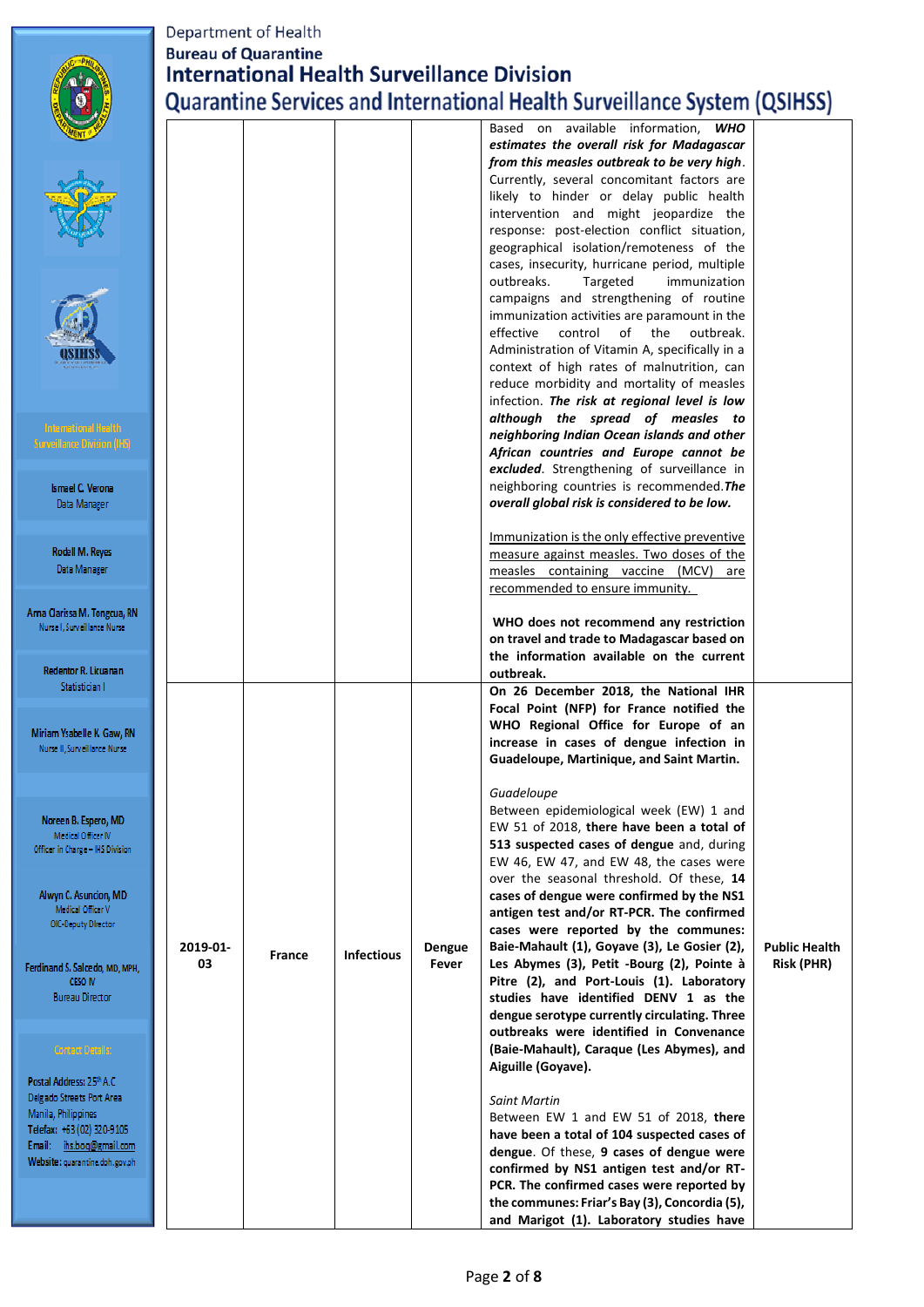

P  $\mathbf{D}$  $\overline{N}$ T) Er

# Department of Health **Bureau of Quarantine International Health Surveillance Division Quarantine Services and International Health Surveillance System (QSIHSS)**

|                                                                                                            |  |  | identified DENV I as the deligue serotype<br>currently circulating.                                                                                                                                                                                                                                                                                              |
|------------------------------------------------------------------------------------------------------------|--|--|------------------------------------------------------------------------------------------------------------------------------------------------------------------------------------------------------------------------------------------------------------------------------------------------------------------------------------------------------------------|
|                                                                                                            |  |  | Dengue epidemics in these territories usually<br>occur after a shift in the predominant DENV<br>serotype, when non-immune populations<br>(e.g., tourists, people newly settled in the<br>territories, or people not previously exposed<br>to the circulating serotypes) are exposed to a                                                                         |
|                                                                                                            |  |  | new serotype through human movements<br>inside territories or across neighbouring<br>countries.<br>Local<br>transmission<br>is<br>through Aedes mosquito vectors present on<br>the islands. In Guadeloupe, an epidemic of<br>DENV 4 with DENV 2 co-circulation occurred<br>in 2005. DENV 2 subsequently predominated<br>from 2006-2007, and was replaced in 2008 |
| <b>International Health</b><br>iurveillance Division (IFS)                                                 |  |  | by DENV 1 as the predominant strain with<br>DENV 2 co-circulation and sporadic cases of<br>DENV 3. DENV 1 was also predominant in<br>2010 with DENV 4 co-circulation. In Saint                                                                                                                                                                                   |
| <b>Ismael C. Verona</b><br>Data Manager                                                                    |  |  | Martin, from 2002-2005, DENV 3 was the<br>only serotype in circulation. In 2006, DENV 2<br>became predominant, with co-circulation of<br>DENV 3 and DENV 4. From 2007 to 2008,                                                                                                                                                                                   |
| Rodell M. Reyes<br>Data Manager                                                                            |  |  | DENV 1 was predominant (with co-circulation<br>of DENV 2 during a 2008-2009 epidemic). In<br>2009, the predominant serotype reverted to                                                                                                                                                                                                                          |
| na Clarissa M. Tongcua, RN<br>Nurse I, Surveillance Nurse                                                  |  |  | DENV 2 (with co-circulation of DENV 4 during<br>a 2008-2009 epidemic), and in 2010, the<br>predominant strain was DENV 1 with co-<br>circulation of DENV 2.4,5                                                                                                                                                                                                   |
| Redentor R. Licuanan<br>Statistician I                                                                     |  |  | Health authorities in Guadeloupe and Saint<br>Martin are implementing measures for the<br>following: strengthening integrated vector                                                                                                                                                                                                                             |
| 1iriam Ysabelle K. Gaw, RN<br>Nurse II, Surveillance Nurse                                                 |  |  | control, enhanced surveillance of cases,<br>updating clinical management guidelines,<br>social mobilization, and emergency risk<br>communications.                                                                                                                                                                                                               |
| Noreen B. Espero, MD<br>Medical Officer IV<br>)fficer in Charge – IHS Division                             |  |  | Guadeloupe and Saint Martin have been<br>reporting dengue cases throughout 2018;<br>however, an increase was observed towards<br>the end of the year exceeding the seasonal                                                                                                                                                                                      |
| Alwyn C. Asuncion, MD<br>Medical Officer V<br>OIC-Deputy Director                                          |  |  | threshold in Guadeloupe during EW 46 to EW<br>48. The re-introduction of DENV 1 to the<br>Caribbean islands may result in more severe<br>secondary dengue virus infections and                                                                                                                                                                                   |
| dinand S. Salcedo, MD, MPH,<br><b>CESO IV</b><br><b>Bureau Director</b>                                    |  |  | require comprehensive risk communications.<br>Due to the presence of the competent vector<br>and, given that Guadeloupe is a popular<br>tourist destination, the risk of spread to                                                                                                                                                                               |
| <b>Contact Details:</b>                                                                                    |  |  | neighbouring islands and countries cannot<br>be ruled out.                                                                                                                                                                                                                                                                                                       |
| stal Address: 25th A.C.<br>Igado Streets Port Area                                                         |  |  | On 21 November 2018, PAHO/WHO alerted<br>Member States about an increase of dengue<br>cases in countries and territories in the                                                                                                                                                                                                                                  |
| anila, Philippines<br>lefax: +63 (02) 320-9105<br>nail: ihs.boq@gmail.com<br>ebsite: quarantine.doh.gov.ph |  |  | Americas and recommended coordinated<br>actions both inside and outside of the health<br>sector, including prioritizing activities to<br>prevent transmission of dengue as well as                                                                                                                                                                               |
|                                                                                                            |  |  | deaths due to this disease. PAHO/WHO<br>further recommends to follow the key<br>recommendations<br>regarding<br>outbreak<br>preparedness<br>and<br>response,<br>case                                                                                                                                                                                             |
|                                                                                                            |  |  |                                                                                                                                                                                                                                                                                                                                                                  |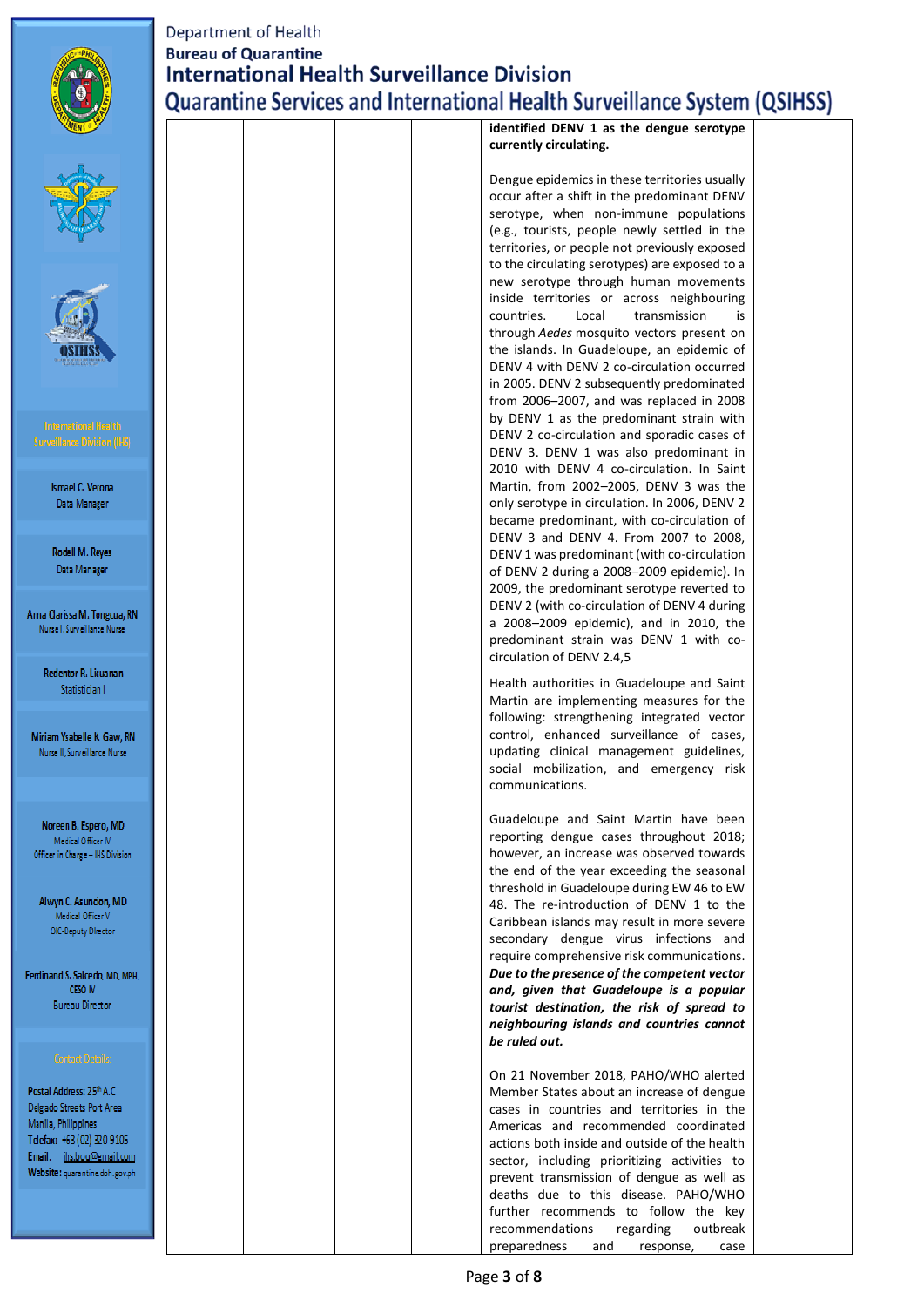|                                                                                                                                                                                               | Department of Health<br><b>Bureau of Quarantine</b> |         |                   |                 | <b>International Health Surveillance Division</b><br><b>Quarantine Services and International Health Surveillance System (QSIHSS)</b>                                                                                                                                                                                                                                                              |                                           |
|-----------------------------------------------------------------------------------------------------------------------------------------------------------------------------------------------|-----------------------------------------------------|---------|-------------------|-----------------|----------------------------------------------------------------------------------------------------------------------------------------------------------------------------------------------------------------------------------------------------------------------------------------------------------------------------------------------------------------------------------------------------|-------------------------------------------|
|                                                                                                                                                                                               |                                                     |         |                   |                 | management, laboratory, and integrated<br>vector management as published in the 21<br>November 2018 PAHO/WHO Epidemiological<br>Update on Dengue. There is no specific<br>treatment for disease due to dengue;<br>therefore, prevention is the most important<br>step to reduce the risk of dengue infection.<br>WHO recommends proper and timely case<br>management of dengue cases. Surveillance |                                           |
|                                                                                                                                                                                               |                                                     |         |                   |                 | should continue to be strengthened within all<br>affected areas and at the national level. Key<br>public health communication messages<br>should continue to be provided to reduce the<br>risk of transmission of dengue in the<br>population. Additionally, integrated vector<br>management (IVM) activities should be<br>enhanced to remove potential breeding sites,                            |                                           |
| <b>International Health</b><br><b>Surveillance Division (IFS)</b><br>Ismael C. Verona<br>Data Manager                                                                                         |                                                     |         |                   |                 | reduce vector populations, and minimize<br>individual exposures. This should include<br>both larval and adult vector control strategies<br>(i.e. environmental management and source<br>reduction, and chemical control measures),<br>as well as strategies to protect individuals and                                                                                                             |                                           |
| Rodell M. Reyes<br>Data Manager<br>Anna Clarissa M. Tongcua, RN                                                                                                                               |                                                     |         |                   |                 | households. Where indoor biting occurs,<br>household insecticide aerosol products,<br>mosquito coils, or<br>other<br>insecticide<br>vaporizers may also reduce biting activity.<br>Household fixtures such as window and door<br>screens and air conditioning can also reduce                                                                                                                      |                                           |
| Nurse I, Surveillance Nurse<br>Redentor R. Licuanan<br>Statistician I                                                                                                                         |                                                     |         |                   |                 | biting. Since Aedes mosquitoes (the primary<br>vector for transmission) are day-biting<br>mosquitoes, personal protective measures<br>such as use of clothing that minimizes skin<br>during<br>daylight<br>hours<br>is<br>exposure<br>recommended. Repellents may be applied to                                                                                                                    |                                           |
| Miriam Ysabelle K. Gaw, RN<br>Nurse II, Surveillance Nurse                                                                                                                                    |                                                     |         |                   |                 | exposed skin or to clothing. The use of<br>repellents must be in strict accordance with<br>label<br>instructions.<br>Insecticide-treated<br>mosquito nets afford good protection for<br>those who sleep during the day (e.g. infants,<br>the bedridden, and night-shift workers) as                                                                                                                |                                           |
| Noreen B. Espero, MD<br>Medical Officer IV<br>Officer in Charge - IHS Division<br>Alwyn C. Asuncion, MD                                                                                       |                                                     |         |                   |                 | well as during the night to prevent mosquito<br>bites.<br>WHO does not recommend any general<br>travel or trade restrictions be applied based                                                                                                                                                                                                                                                      |                                           |
| Medical Officer V<br>OIC-Deputy Director<br>Ferdinand S. Salcedo, MD, MPH,<br>CESO IV<br><b>Bureau Director</b>                                                                               |                                                     |         |                   |                 | on the information available for this event.<br>The current outbreak of yellow fever (YF) in<br>Edo State in Nigeria is unusual in scale and<br>severity, and the number of cases in time and<br>place is very high in the context of the current<br>national outbreak. The seasonal timing of the<br>outbreak, in a period where many travellers<br>enter the state from other states and         |                                           |
| Contact Details:<br>Postal Address: 25th A.C.<br>Delgado Streets Port Area<br>Manila, Philippines<br>Telefax: +63 (02) 320-9105<br>Email: ihs.bog@gmail.com<br>Website: quarantine.doh.gov.ph | 2019-01-<br>02                                      | Nigeria | <b>Infectious</b> | Yellow<br>Fever | countries for the Christmas holidays, adds to<br>the risk for potential spread.<br>On 22 November 2018, the WHO Country<br>Office was informed of a cluster of<br>suspected YF cases in Edo state. The cases<br>presented<br>with<br>fever,<br>yellowish<br>discoloration of the eyes, dark or bloody<br>urine, hiccups, altered consciousness,<br>confusion and abdominal pain. As of 24          | <b>Public Health</b><br><b>Risk (PHR)</b> |
|                                                                                                                                                                                               |                                                     |         |                   |                 | December 2018, a total of 139 suspected,                                                                                                                                                                                                                                                                                                                                                           |                                           |

**presumptive positive, and confirmed cases,**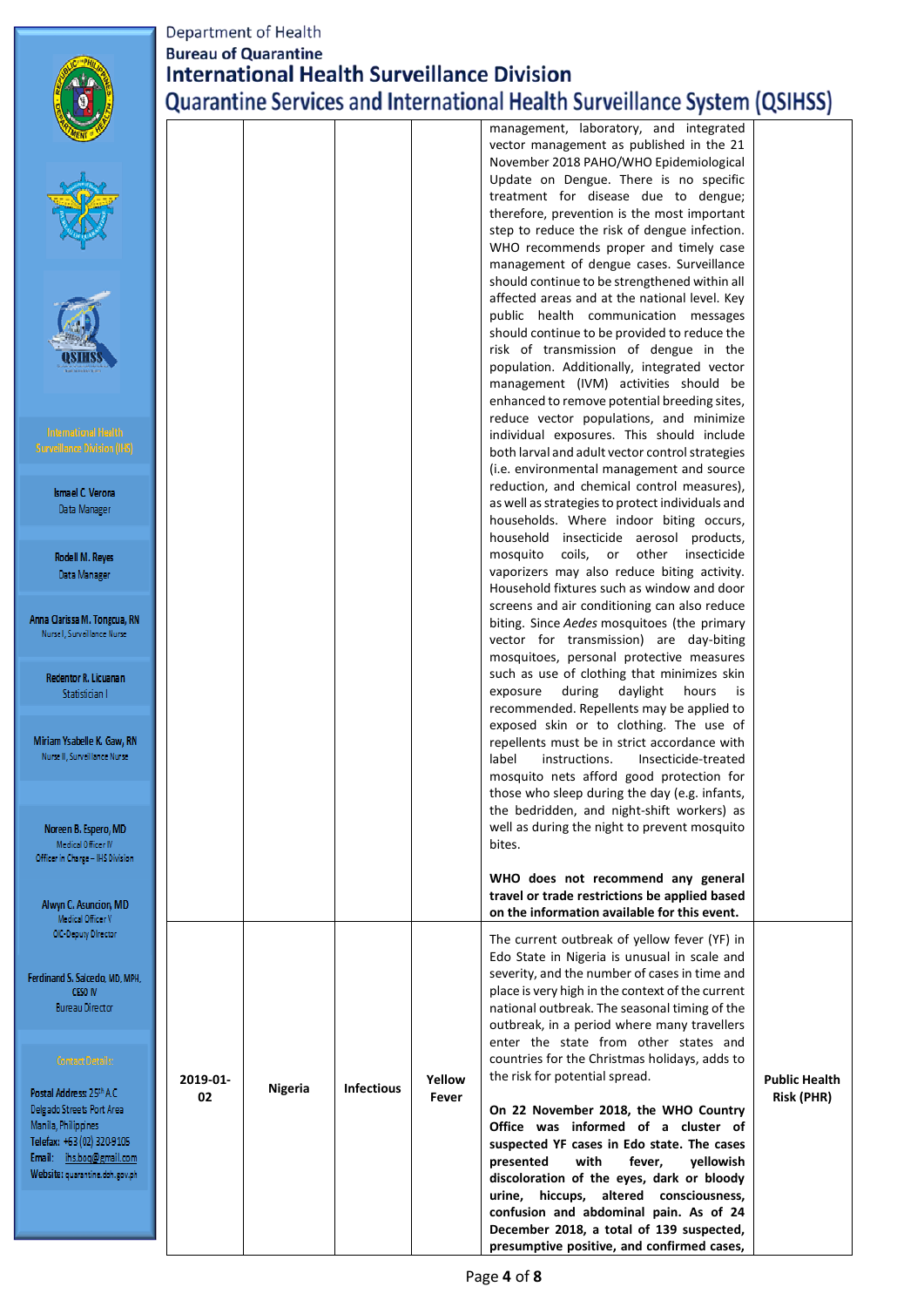

# Department of Health **Bureau of Quarantine International Health Surveillance Division Quarantine Services and International Health Surveillance System (QSIHSS)**

|                                            |  |  | including zo deaths (CFR 19%), have been          |
|--------------------------------------------|--|--|---------------------------------------------------|
|                                            |  |  | reported across 15 of 18 LGAs in Edo state.       |
|                                            |  |  | Blood specimens were obtained from 115            |
|                                            |  |  | cases and sent for laboratory diagnosis; 42       |
|                                            |  |  | (30%) samples were presumptive in-country         |
|                                            |  |  | based on IgM serology and sent to the             |
|                                            |  |  | regional reference laboratory,<br><b>Institut</b> |
|                                            |  |  | Pasteur de Dakar (IPD), for confirmation. So      |
|                                            |  |  | far, of the initial 42 samples sent to IPD, 32    |
|                                            |  |  | confirmed<br>(76%)<br>were<br>by<br>RT-PCR.       |
|                                            |  |  | Differential diagnosis was performed for          |
|                                            |  |  | Dengue, West Nile, Zika, Chikungunya, Rift        |
|                                            |  |  | valley fever, Crimean Congo haemorrhagic          |
|                                            |  |  | fever at IPD and was negative for all             |
|                                            |  |  | samples. 66 (48%) of the suspected cases          |
|                                            |  |  | and 19 (45%) of 42 presumptive positive           |
|                                            |  |  | cases were reported from one LGA                  |
|                                            |  |  | (Uhunmwonde). Uhunmwonde is a rural               |
| <b>International Health</b>                |  |  | LGA with farming communities and frequent         |
| <b>Surveillance Division (IHS)</b>         |  |  | population movements and is located in            |
|                                            |  |  | close proximity to Benin City. Males              |
| <b>Ismael C. Verona</b>                    |  |  | represent the majority of cases (102 of 139,      |
| Data Manager                               |  |  | 73%), and the most affected age group is 10-      |
|                                            |  |  | 19 years with 42 cases (30%), followed by         |
|                                            |  |  | age 20-29 age group with 35 cases (25%).          |
| Rodell M. Reyes                            |  |  | Initially, the affected LGAs were rural but       |
| Data Manager                               |  |  | since week 48, suspected cases have been          |
|                                            |  |  | reported from 3 urban LGAs. There has also        |
|                                            |  |  | been a report of 2 presumptive positive and       |
| Anna Clarissa M. Tongcua, RN               |  |  | one confirmed case in Oredo LGA, which            |
| Nurse I, Surveillance Nurse                |  |  | includes the densely populated state capital      |
|                                            |  |  | Benin City. A cluster of 3 cases has been         |
| Redentor R. Licuanan                       |  |  | reported in a neighbouring state (Delta) with     |
| Statistician I                             |  |  | a travel history to a farming community in        |
|                                            |  |  | Edo state where other suspected cases have        |
|                                            |  |  | been reported. Of the 3 cases, 2 presented        |
| Miriam Ysabelle K. Gaw, RN                 |  |  | with severe symptoms including jaundice           |
| Nurse II, Surveillance Nurse               |  |  | and have since died. The third case had mild      |
|                                            |  |  | symptoms. A sample collected from one of          |
|                                            |  |  | the cases tested presumptive positive and         |
|                                            |  |  | has been sent to IPD for confirmation.            |
| Noreen B. Espero, MID                      |  |  |                                                   |
| Medical Officer IV                         |  |  | Population immunity in Edo state is low,          |
| Officer in Charge - IHS Division           |  |  | estimated at less than 50% (based on routine      |
|                                            |  |  | immunisation administrative data) in 2018,        |
|                                            |  |  | and the state just concluded a $6 -$ day Yellow   |
| Alwyn C. Asuncion, MD<br>Medical Officer V |  |  | Reactive Vaccination<br>Fever<br>Campaign         |
| OIC Deputy Director                        |  |  | implementation in 13 LGAs to boost                |
|                                            |  |  | population immunity. Entomological studies        |
|                                            |  |  | have revealed elevated indices of competent       |
| Ferdinand S. Salcedo, MD, MPH,             |  |  | including Aedes<br>aegypti,<br>the<br>vectors.    |
| CESO IV                                    |  |  | mosquito species responsible for rapid            |
| <b>Bureau Director</b>                     |  |  | amplification of arboviral disease in urban       |
|                                            |  |  | environments. Land-use practices, namely          |
|                                            |  |  | cultivation close to dwellings, may further       |
| <b>Contact Details:</b>                    |  |  | exacerbate the spread of yellow fever disease     |
|                                            |  |  | in this setting. Since September 2017, when       |
| Postal Address: 25th A.C.                  |  |  | the Nigeria Centre for Disease Control (NCDC)     |
| Delgado Streets Port Area                  |  |  | informed WHO of a confirmed case of YF in         |
| Manila, Philippines                        |  |  | Kwara State, Nigeria has been responding to       |
| Telefax: +63 (02) 320-9105                 |  |  | successive YF outbreaks. The country              |
| Email: ihs.bog@gmail.com                   |  |  | officially notified WHO (via the International    |
| Website: quarantine.doh.gov.ph             |  |  |                                                   |
|                                            |  |  | Health Regulations, 2005) on 15 September         |
|                                            |  |  | 2017. Since then and as of 16 December            |
|                                            |  |  | 2018, 217 specimens/ cases tested IgM             |
|                                            |  |  | positive<br>in-country.<br>Eighty-two<br>cases    |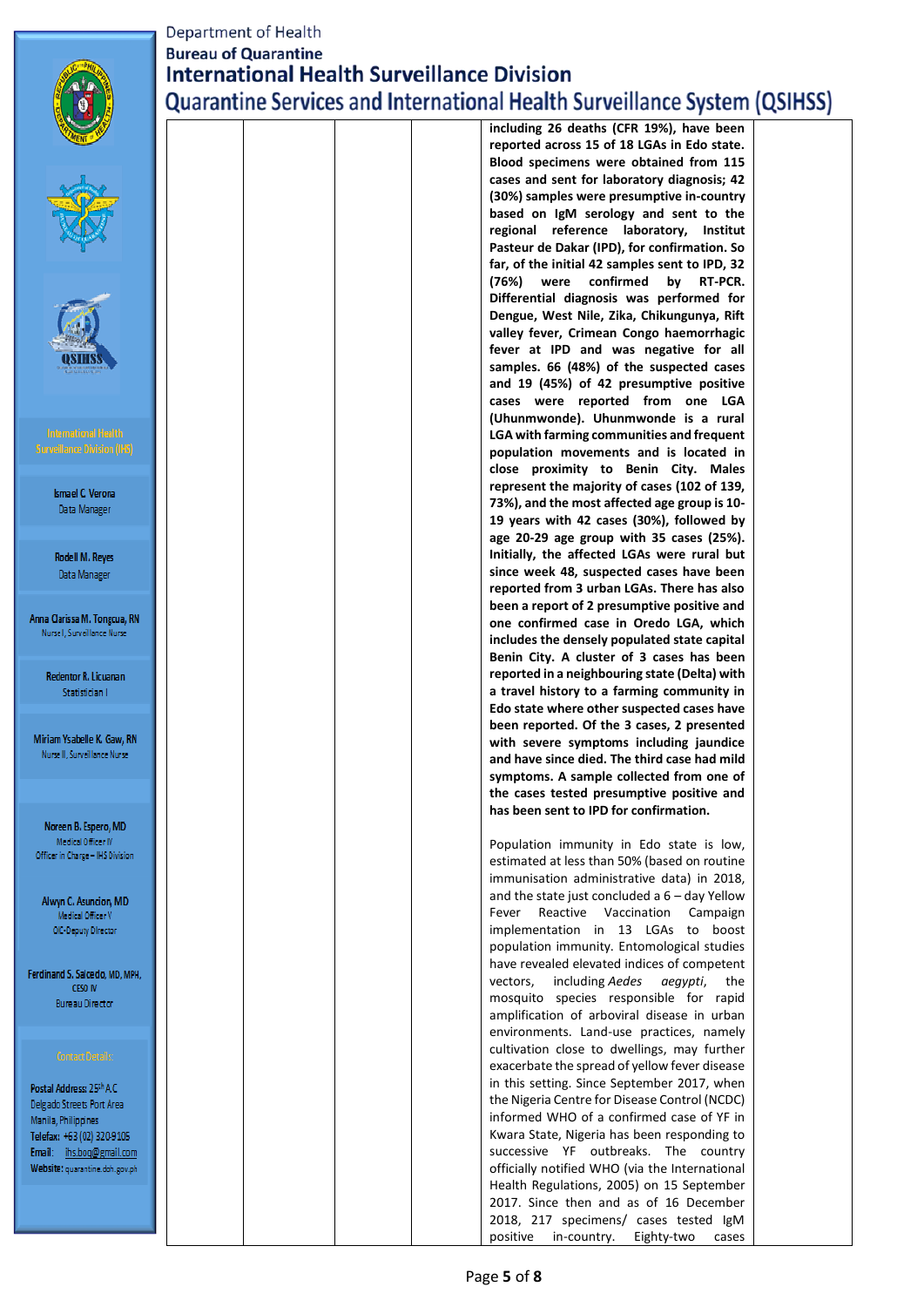

Sun

Anna O Nur

Re

Miriar Nu

> Nor Officer

> > Alv

Ferdinan

Postal Delgado Manila Telefax Email: Websit

## Department of Health **Bureau of Quarantine International Health Surveillance Division** Quarantine Services and International Health Surveillance System (QSIHSS)

|                                   |  |  | (including 13 deaths) were confirmed by IPD;                                                   |  |
|-----------------------------------|--|--|------------------------------------------------------------------------------------------------|--|
|                                   |  |  | these cases were reported from 27 LGAs in 14                                                   |  |
|                                   |  |  | States and have resulted in response<br>campaigns in selected LGAs in six States.              |  |
|                                   |  |  | The response to the outbreak is being                                                          |  |
|                                   |  |  | coordinated through a multi-agency, multi-                                                     |  |
|                                   |  |  | partner Incident Management System (IMS).                                                      |  |
|                                   |  |  | A national Emergency Operations Centre                                                         |  |
|                                   |  |  | (EOC) has been activated to monitor the<br>outbreak at the Nigeria Centre for Disease          |  |
|                                   |  |  | Control (NCDC). Rapid Response Teams                                                           |  |
|                                   |  |  | continue to support Edo state in ongoing                                                       |  |
|                                   |  |  | outbreak investigation and response. YF                                                        |  |
|                                   |  |  | surveillance has been intensified and active                                                   |  |
|                                   |  |  | case finding is ongoing in affected LGAs and                                                   |  |
|                                   |  |  | neighbouring States. Supervisory visits to the                                                 |  |
|                                   |  |  | yellow fever laboratory network are ongoing                                                    |  |
| mational Health                   |  |  | to strengthen laboratory capacity. WHO CO                                                      |  |
| lance Division (I <del>HS</del> ) |  |  | and state office have been actively                                                            |  |
|                                   |  |  | monitoring and responding to the yellow                                                        |  |
| mael C. Verona                    |  |  | fever outbreak since the start of the                                                          |  |
| Data Manager                      |  |  | outbreak. Starting from 15 December, YF                                                        |  |
|                                   |  |  | experts from WHO (AFRO and HQ) were<br>deployed to support local authorities in                |  |
|                                   |  |  | investigating this event, assess the risk of                                                   |  |
| odell M. Reyes                    |  |  | further<br>amplification,<br>and<br>assist<br>in                                               |  |
| Jata Manager                      |  |  | conducting reactive vaccination campaigns,                                                     |  |
|                                   |  |  | other<br>activities.<br>Entomological<br>among                                                 |  |
| ırissa M. Tongcua, RN             |  |  | surveys were conducted in Kwara, Zamfara,                                                      |  |
| I, Surveillance Nurse             |  |  | Kebbi, Kano, Katsina, Ekiti, Rivers, Anambra,                                                  |  |
|                                   |  |  | and Benue States by entomologists from the                                                     |  |
| entor R. Licuanan                 |  |  | National Arbovirus Research Institute (NARI).                                                  |  |
| Statistician I                    |  |  | A vector control strategy, tailored to the local                                               |  |
|                                   |  |  | context, is being developed with of WHO                                                        |  |
| Ysabelle K. Gaw, RN               |  |  | regional and global vector control experts.                                                    |  |
| II, Surveillance Nurse            |  |  | Routine yellow fever vaccination was<br>introduced<br>Nigeria's<br>Expanded<br>to              |  |
|                                   |  |  | Programme on Immunization (EPI) in 2004,                                                       |  |
|                                   |  |  | but the overall population immunity in areas                                                   |  |
|                                   |  |  | affected by the current outbreak remains                                                       |  |
| en B. Espero, MD                  |  |  | below herd immunity thresholds. National                                                       |  |
| ledical Officer IV                |  |  | preventive and reactive mass vaccination                                                       |  |
| n Charge - IHS Division           |  |  | campaigns have been conducted in the                                                           |  |
|                                   |  |  | country since 2017 (~33 million doses). A                                                      |  |
| n C. Asuncion, MD                 |  |  | proposal has been submitted to Gavi to                                                         |  |
| Aedical Officer V                 |  |  | vaccinate twelve states over the next three                                                    |  |
| C-Deputy Director                 |  |  | years (~23 million doses). In addition, the                                                    |  |
|                                   |  |  | country has initiated a large scale reactive<br>yellow fever vaccination campaign in Edo       |  |
| d S. Salcedo, MD, MPH.            |  |  | State as of 18 December. The International                                                     |  |
| CESO IV                           |  |  | Coordination Group (ICG) on Vaccine                                                            |  |
| ureau Director                    |  |  | Provision, funded by Gavi, approved release                                                    |  |
|                                   |  |  | of 3.1 million doses of Yellow fever vaccines                                                  |  |
|                                   |  |  | to replenish in-country stocks of vaccine that                                                 |  |
| ontact Details:                   |  |  | have been mobilised to facilitate a timely                                                     |  |
| ddress: 25th A.C.                 |  |  | response before the Christmas holidays.                                                        |  |
| Streets Port Area                 |  |  |                                                                                                |  |
| Philippines                       |  |  | Yellow fever is an acute viral haemorrhagic                                                    |  |
| +63 (02) 320-9105                 |  |  | disease transmitted by infected mosquitoes                                                     |  |
| ihs.boq@gmail.com                 |  |  | and has the potential to spread rapidly and                                                    |  |
| I quarantine.doh.gov.ph           |  |  | cause serious public health impact. There is<br>no specific treatment, although the disease is |  |
|                                   |  |  | preventable using a single dose of yellow                                                      |  |
|                                   |  |  | fever vaccine, which provides immunity for                                                     |  |
|                                   |  |  | life. Supportive care to treat dehydration,                                                    |  |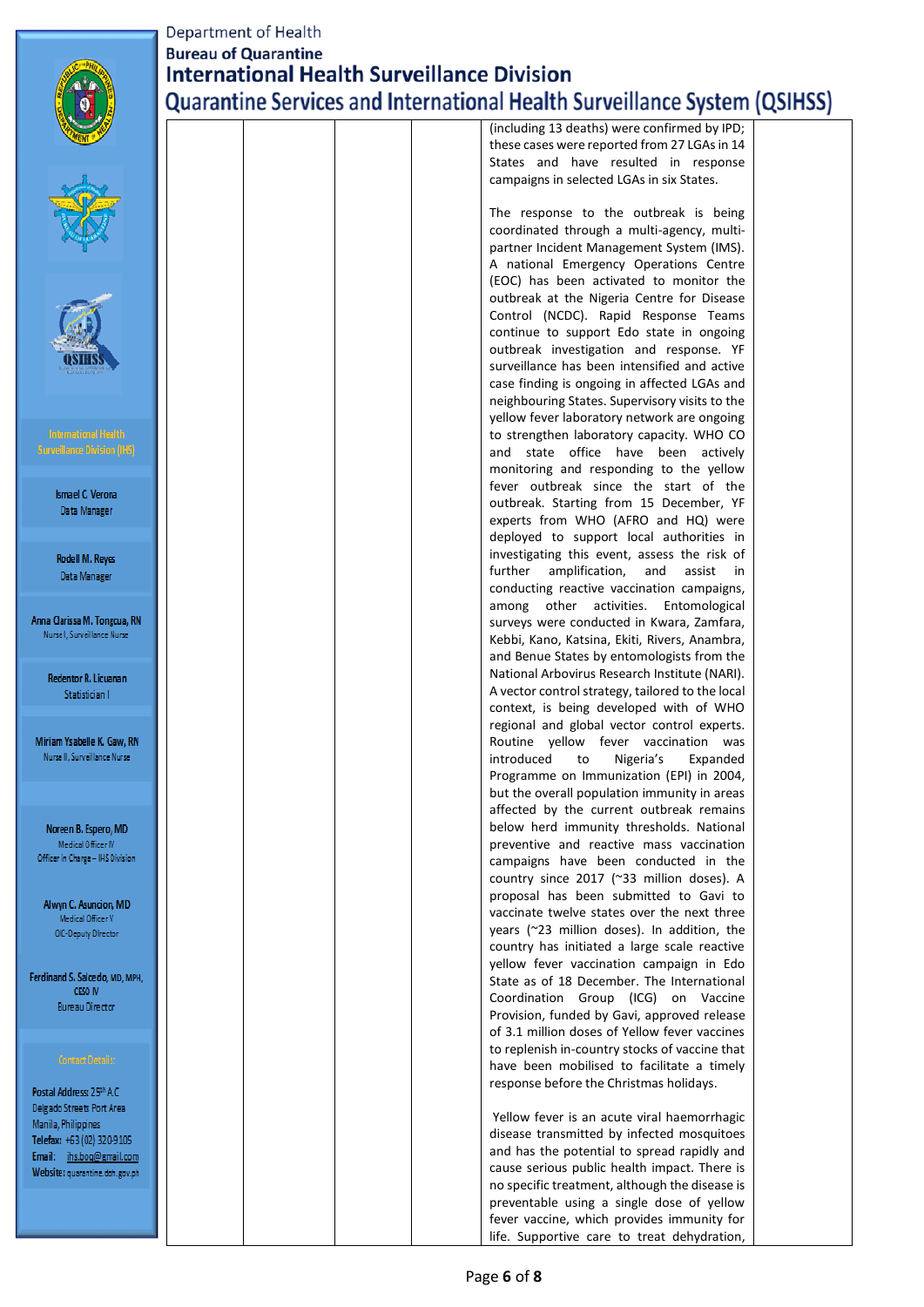

**kmael C. Verona** Data Manager

Rodell M. Reyes Data Manager

Anna Clarissa M. Tongcua, RN Nurse I, Surveillance Nurse

> Redentor R. Licuanan Statistician I

Miriam Ysabelle K, Gaw, RN Nurse II, Surveillance Nurse

### **Department of Health Bureau of Quarantine International Health Surveillance Division** Quarantine Services and International Health Surveillance System (QSIHSS)

respiratory failure and fever and antibiotic treatment for associated bacterial infections is recommended.

The yellow fever (YF) outbreak has been active in Nigeria since September 2017. Cases are reported from 36 states and the Federal Capital Territory. The recent confirmation by the regional reference laboratory of the YF outbreak in Edo State, with the probable epicentre in Uhunmwonde LGA, represents an unprecedented outbreak in Nigeria. *Given the rapid evolution of the situation in Edo state, the national risk is assessed as high* due to: the high CFR (19%) in Edo state; the potential for ongoing local transmission and amplification due to low vaccination coverage; presence of competent vectors including *Aedes sp.*; the proximity of a case to Benin City (major urban centre and capital of Edo state); and the potential spread to new LGAs. There is currently a *moderate risk at regional level due to the possible movement of the individuals of affected states to adjacent areas and neighbouring countries and particularly if there is arrival of unvaccinated visitors over the festive end of year season. The current overall risk is low at the global level.* Nigeria is facing several concurrent public health emergencies, including cholera, circulating Vaccine Derived Polio Virus, monkey pox, measles, and Lassa fever outbreaks in other states, and a humanitarian crisis in the northeast of the country. Nigeria is a high priority country for the Eliminate Yellow Fever Epidemic (EYE)

strategy. Phased preventive yellow fever vaccination campaigns are planned to cover the entire country by 2024. Vaccination is the primary intervention for prevention and control of yellow fever. In urban centres, targeted vector control measures are also helpful to interrupt transmission. WHO and partners will continue to support local authorities to implement these interventions to control the current outbreak. WHO recommends vaccination against yellow fever for all international travellers more than 9 months of age going to Nigeria, as there is evidence of persistent or periodic yellow fever virus transmission. Nigeria also requires a yellow fever vaccination certificate for travellers over 1 year of age arriving from countries with risk of yellow fever transmission.Yellow fever vaccines recommended by WHO are safe, highly effective and provide life-long protection against infection. In accordance with the IHR (2005), Third edition, the validity of the international certificate of vaccination against yellow fever extends to the life of the person vaccinated with a WHO approved vaccine. A booster dose of approved yellow fever vaccine cannot be required of international travellers as a condition of

Noreen B. Espero, MD Medical Officer IV Officer in Charge - IHS Division

Alwyn C. Asuncion, MD Medical Officer V OIC-Deputy Director

Ferdinand S. Salcedo, MD, MPH, CESO IV **Bureau Director** 

Postal Address: 25th A.C. Delgado Streets Port Area Manila, Philippines Telefax: +63 (02) 320-9105 Email: ihs.boq@gmail.com Website: quarantine.doh.gov.ph